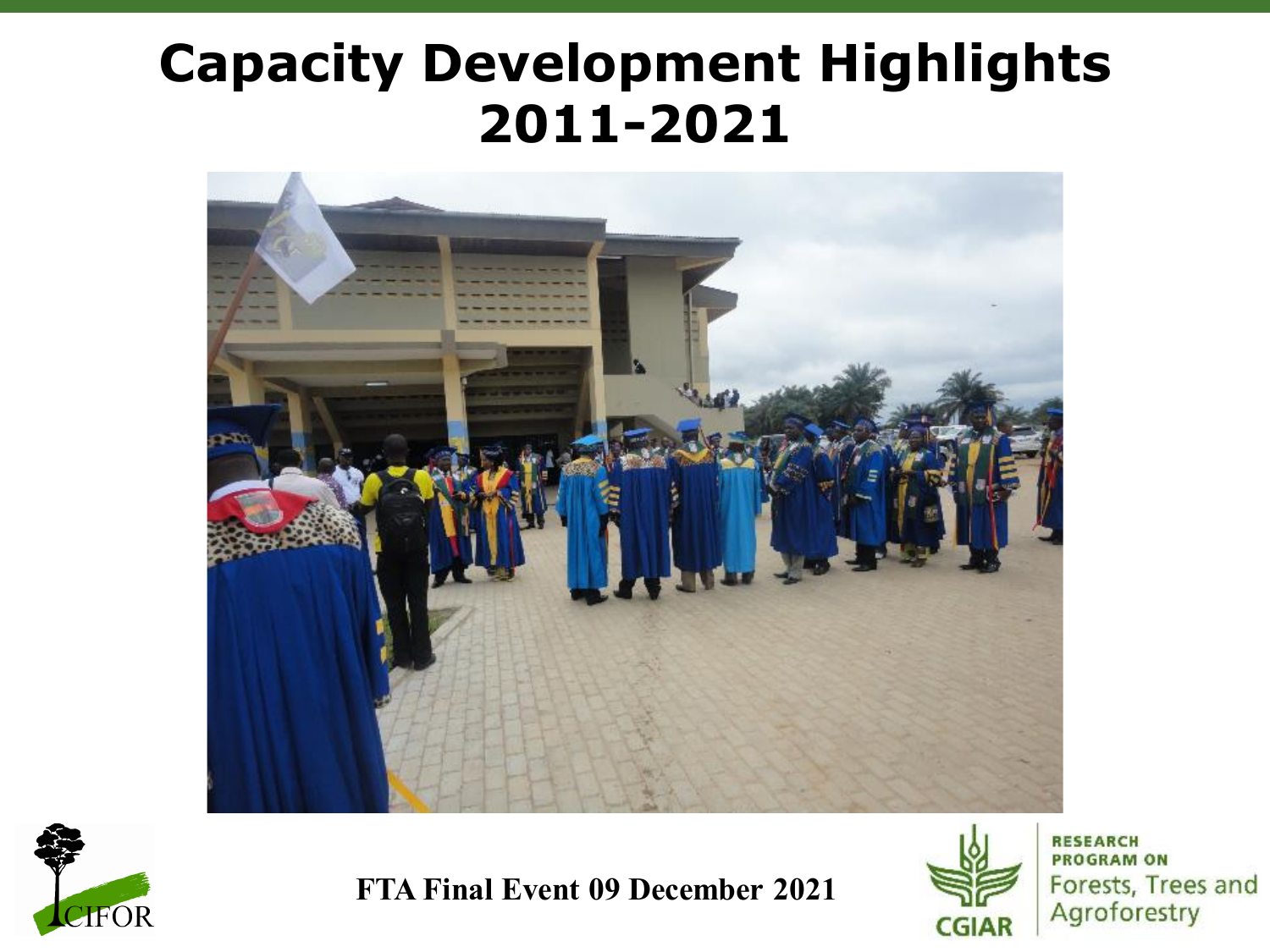# **Outline**

- **Key elements of Capacity Development (CGIAR CoP, 2015)**
- **Overview of LT and ST training 2011-2021**
- **Case study # 1: Climate Change Tools**
- **Case study # 2: Reforestation around Virunga National Park, RDC (GCCA Evaluation Report, 2021)**
- **Future perspectives**





Forests, Trees and Agroforestry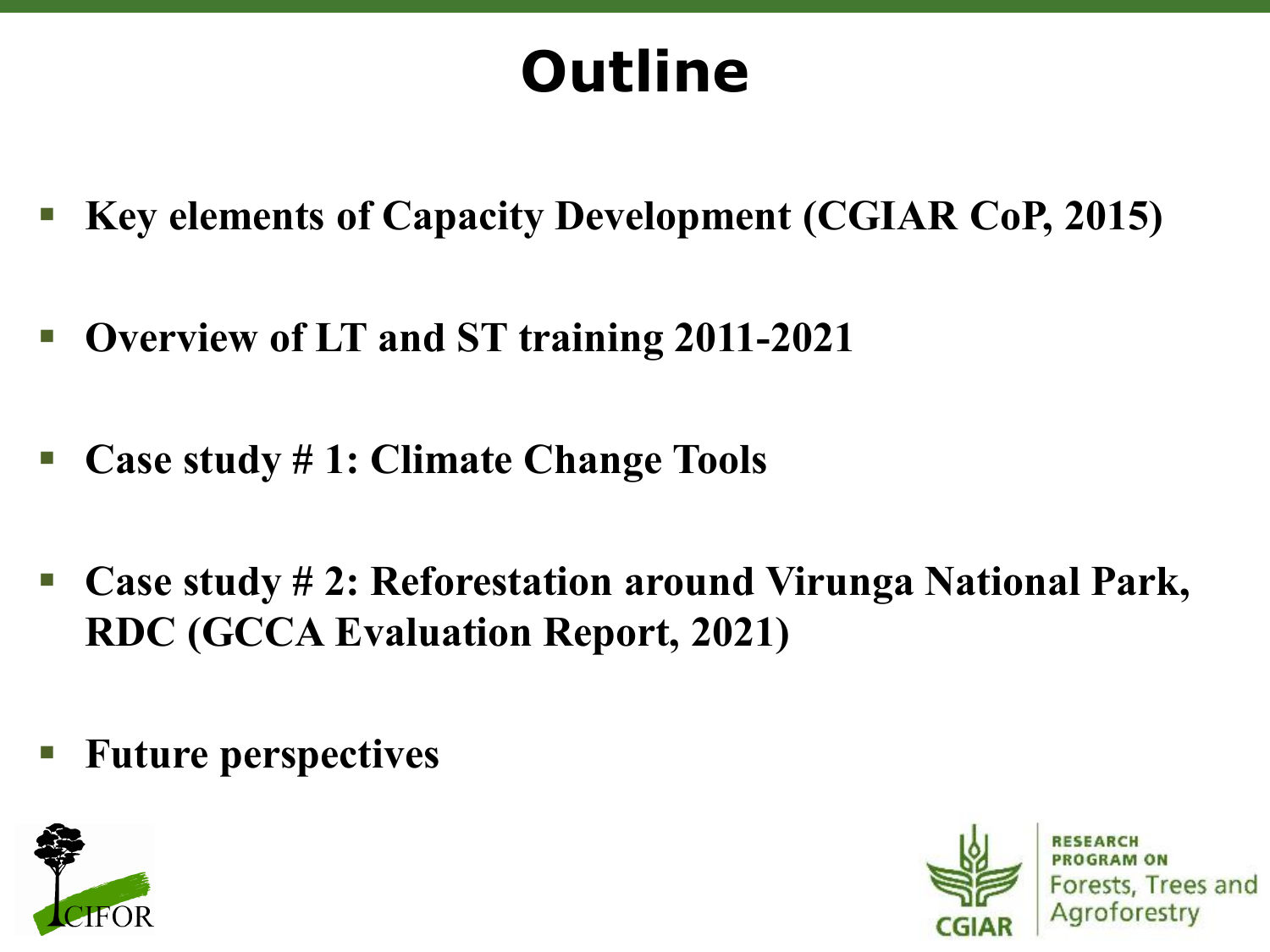### **Key elements of CapDev**

| <b>Key Elements of Capacity Development</b> |                                                                  |  |  |  |  |  |  |
|---------------------------------------------|------------------------------------------------------------------|--|--|--|--|--|--|
|                                             |                                                                  |  |  |  |  |  |  |
| $\mathbf{1}$                                | <b>Capacity Needs Assessment</b>                                 |  |  |  |  |  |  |
|                                             |                                                                  |  |  |  |  |  |  |
| $\overline{2}$                              | Design and Delivery of innovative learning materials and methods |  |  |  |  |  |  |
|                                             |                                                                  |  |  |  |  |  |  |
| $\overline{\mathbf{3}}$                     | Development of CGIAR Research Programs' capacities to partner    |  |  |  |  |  |  |
|                                             |                                                                  |  |  |  |  |  |  |
| 4                                           | Development of future research leaders through fellowships       |  |  |  |  |  |  |
|                                             |                                                                  |  |  |  |  |  |  |
| 5                                           | Gender-sensitive approaches throughout capacity development      |  |  |  |  |  |  |
|                                             |                                                                  |  |  |  |  |  |  |
| 6                                           | Institutional strengthening                                      |  |  |  |  |  |  |
|                                             |                                                                  |  |  |  |  |  |  |
| 7                                           | Monitoring and evaluation of capacity development                |  |  |  |  |  |  |
|                                             |                                                                  |  |  |  |  |  |  |
| 8                                           | Organisational development                                       |  |  |  |  |  |  |
|                                             |                                                                  |  |  |  |  |  |  |
| 9                                           | Research on capacity development                                 |  |  |  |  |  |  |
| 10                                          |                                                                  |  |  |  |  |  |  |
|                                             | <b>Quality control</b>                                           |  |  |  |  |  |  |



Source: CGIAR CapDev CoP, 2015



**RESEARCH PROGRAM ON** Forests, Trees and Agroforestry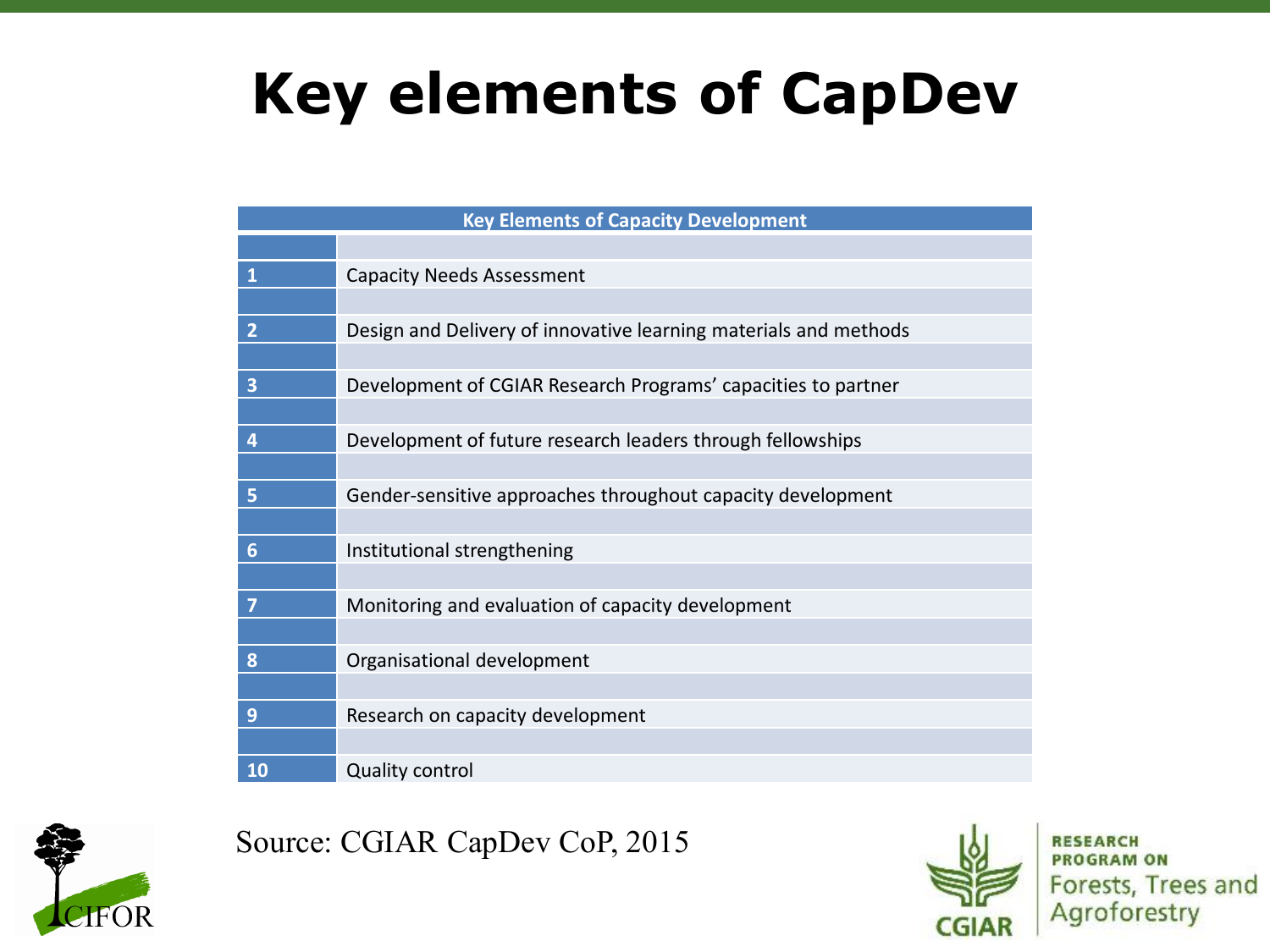## **Overview of LT and ST training**

| <b>Year</b>   | ST Women *   | ST Men *      | <b>LT Women</b> | LT Men      |  |  |
|---------------|--------------|---------------|-----------------|-------------|--|--|
|               |              |               |                 |             |  |  |
| 2011          | 38           | 105           | n/a             | n/a         |  |  |
| 2012          | 1,560        | 1,440         |                 |             |  |  |
| 2013          | 4,118        | 2,633         | 85              | 128         |  |  |
| 2014          | 2,513        | 4,279         | 120             | 203         |  |  |
| 2015          | 13,944       | 35,856        | 37              | 85          |  |  |
| 2016          | 14,535       | 22,586        | 78              | 114         |  |  |
| 2017          | 14,774       | 32,585        | 123             | 195         |  |  |
| 2018          | 4,514        | 5,627         | 140             | 153         |  |  |
| 2019          | 7,842        | 6,361         | 45              | 39          |  |  |
| 2020          | 8,080        | 15,619        | 300             | 555         |  |  |
| 2021          | 11.928       | 9.527         | 185             | 82          |  |  |
|               |              |               |                 |             |  |  |
| Sub-          | 83.846 (38%) | 136.618 (62%) | 1.113 (42%)     | 1,554 (58%) |  |  |
| totals        |              |               |                 |             |  |  |
|               |              |               |                 |             |  |  |
|               |              |               |                 |             |  |  |
| <b>Totals</b> |              | 220.464       | 2.667           |             |  |  |

PhD Women: 125 (46%) PhD Men: 145 (54%) Total PhD: 270

Key partners: CATIE, INBAR, CIRAD, Tropenbos International



Source: FTA Highlights CapDev 2011-2021

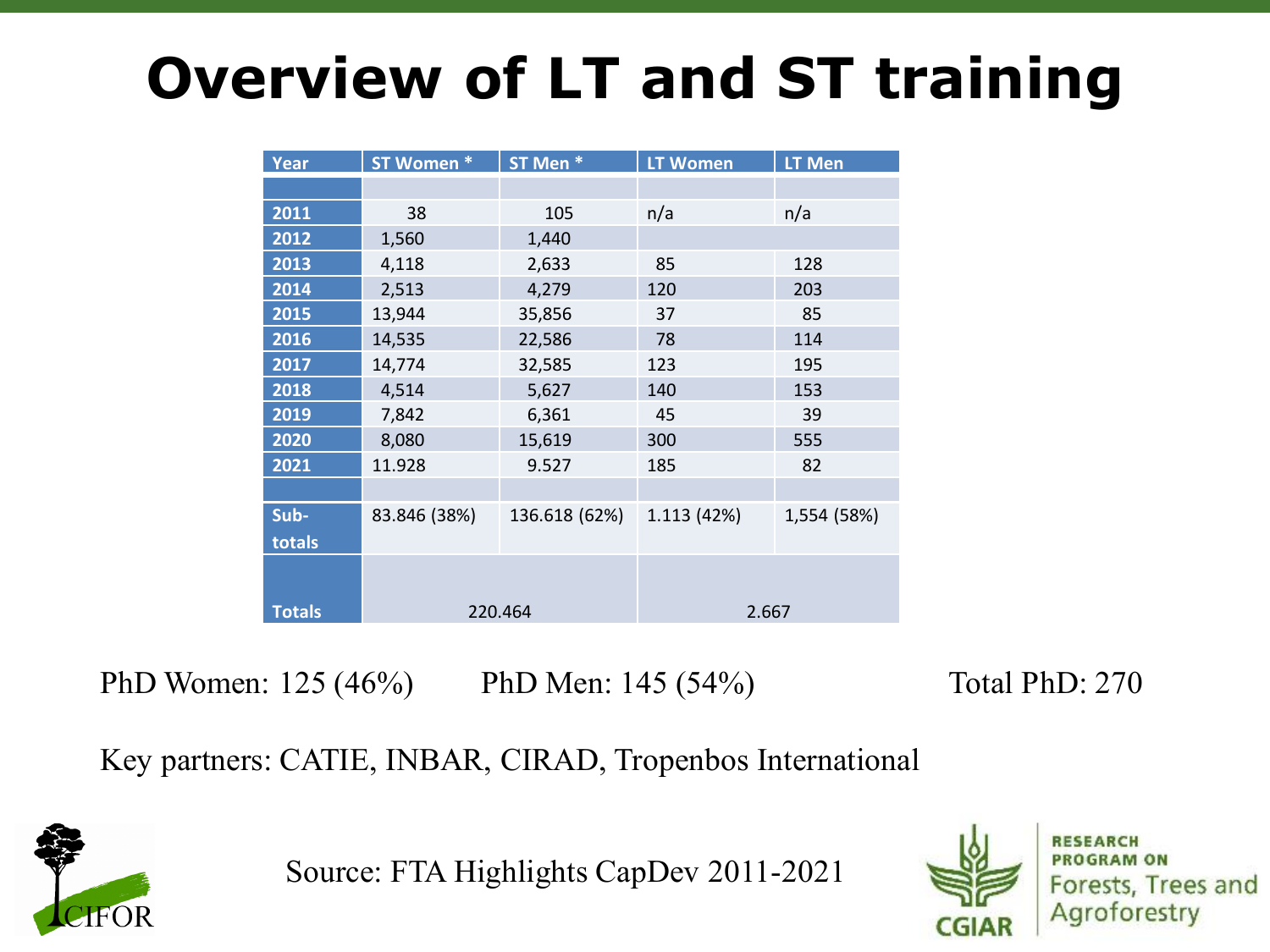### **Climate Change Tools**

#### **Annual downloads, 2014-2020**

| <b>Link to tool</b>                 | <b>Start</b> | 2014 | 2015                     | 2016  | 2017  | 2018  | 2019  | 2020  | <b>Totals</b> |
|-------------------------------------|--------------|------|--------------------------|-------|-------|-------|-------|-------|---------------|
| http://www.reddprojectsdatabase.o   |              |      |                          |       |       |       |       |       |               |
| rg/                                 |              |      |                          |       |       |       |       |       |               |
| https://www.cifor.org/gcs/toolboxe  | $11 -$       |      | $\overline{\phantom{a}}$ | 53    | 1732  | 487   | 273   | 322   | 2867          |
| s/carboscen/                        | 2016         |      |                          |       |       |       |       |       |               |
| https://www.cifor.org/redd-benefit- | $4 - 2016 -$ |      |                          | 291   | 231   | 131   | 117   | 909   | 1679          |
| sharing/resources/tools/redd-cost-  |              |      |                          |       |       |       |       |       |               |
| model/                              |              |      |                          |       |       |       |       |       |               |
| https://www.cifor.org/knowledge-    | $1-2016 -$   |      | $\overline{\phantom{a}}$ | 2386  | 836   | 495   | 523   | 312   | 4552          |
| tree/                               |              |      |                          |       |       |       |       |       |               |
| https://www.cifor.org/gcs/redd-     | $7 - 2015 -$ |      | 640                      | 1417  | 843   | 1036  | 1254  | 966   | 6156          |
| map/                                |              |      |                          |       |       |       |       |       |               |
| https://www.cifor.org/ipn-toolbox/  | $5-2015 -$   |      | 2580                     | 4208  | 4132  | 4199  | 3303  | 1599  | 19981         |
| https://www.cifor.org/swamp-        | $2 - 2015 -$ |      | 3067                     | 640   | 448   | 252   | 828   | 299   | 5534          |
| toolbox/                            |              |      |                          |       |       |       |       |       |               |
| https://www.cifor.org/fctoolbox/    | 1-2014 1572  |      | 843                      | 586   | 621   | 588   | 501   | 201   | 4912          |
| https://www2.cifor.org/global-      | $8 - 2016 -$ |      |                          | 3989  | 5940  | 7442  | 9458  | 6710  | 33539         |
| wetlands/                           |              |      |                          |       |       |       |       |       |               |
|                                     | Totals       | 1572 | 7130                     | 13570 | 14783 | 14630 | 16257 | 11278 | 79220         |

Source: FTA Flagship 5





**RESEARCH PROGRAM ON** Forests, Trees and Agroforestry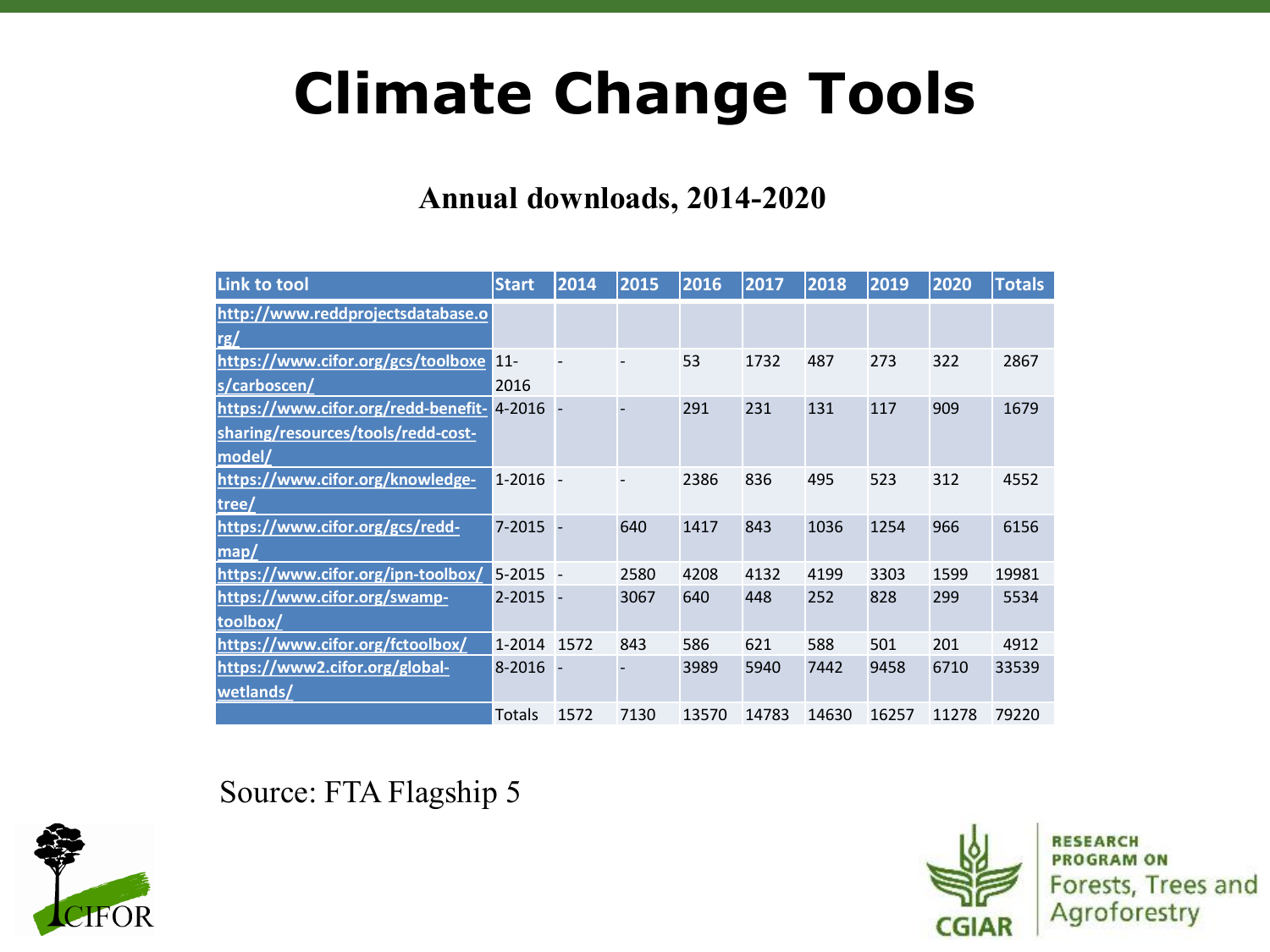### **UNIKIS – training the next generation of Congolese foresters**

- In 2005 the entire forestry research cadre in DRC boasted just six persons with Masters Degrees (FAO/CIFOR, 2005)
- CIFOR and the Faculty of Sciences, University of Kisangani (UNIKIS) - supported by the European Commission (EC) have since successfully trained more than 200 Masters students in 'Biodiversity and Forestry Management' and 20 PhDs (see [https://forestsnews.cifor.org/58188/meet-the-next-generation](https://forestsnews.cifor.org/58188/meet-the-next-generation-of-congolese-forest-experts?fnl=en)of-congolese-forest-experts?fnl=en)
- From research to action CIFOR DG blog https://forestsnews.cifor.org/58444/from-research-to-action-toprotect-congo-basin[forests?fnl=en&utm\\_source=CIFOR+Website&utm\\_medium=](https://forestsnews.cifor.org/58444/from-research-to-action-to-protect-congo-basin-forests?fnl=en&utm_source=CIFOR+Website&utm_medium=widget&utm_campaign=Forests+News) widget&utm\_campaign=Forests+News**RESEARCH PROGRAM ON** Forests, Trees and Agroforestry **IFOR**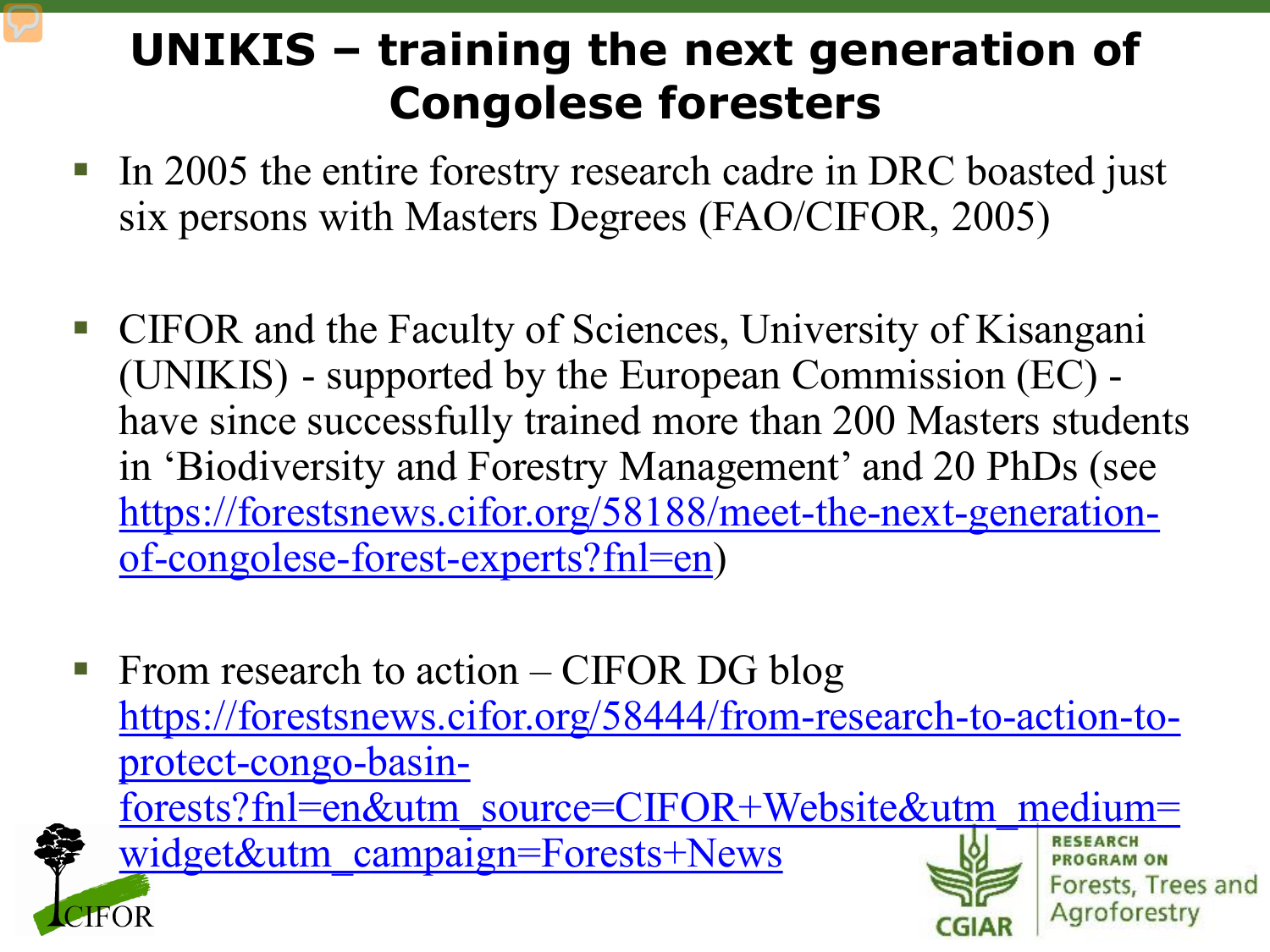### **Reforestation around Virunga NP, DRC**

- **Using a participatory approach to set up planting activities**: The approach involved customary and administrative authorities to ensure that the land was legally available and exploitable, and thus prevented the risk of possible land conflicts.
- **Capacity of replication of technical training for plantation establishment**
- **Partnership with organisations with long-term operational bases in the region and the ability to raise funds from several sources**
- **Planter support mechanism**
- **Mechanism of retrocession at the first cut of plantations**
- **Activity of plantation proposed by the project is profitable**
- **Income generation guarantee and flexibility of planting**
- **A continuous dialogue with local communities implicated in 'invasions' inside the Virunga National Park**
- **Training of academics and researchers**
- **The continuity of EC-financed projects** and t**he quality of the coordination of the project**



Source: GCCA+/EC, 2021. Impact and Sustainability Study. Case study # 10-DRC Forest and



**PROGRAM ON** Forests, Trees and Agroforestry

Climate Change in Congo (FCCC), March 2021 (Independent *ex-post* evaluation)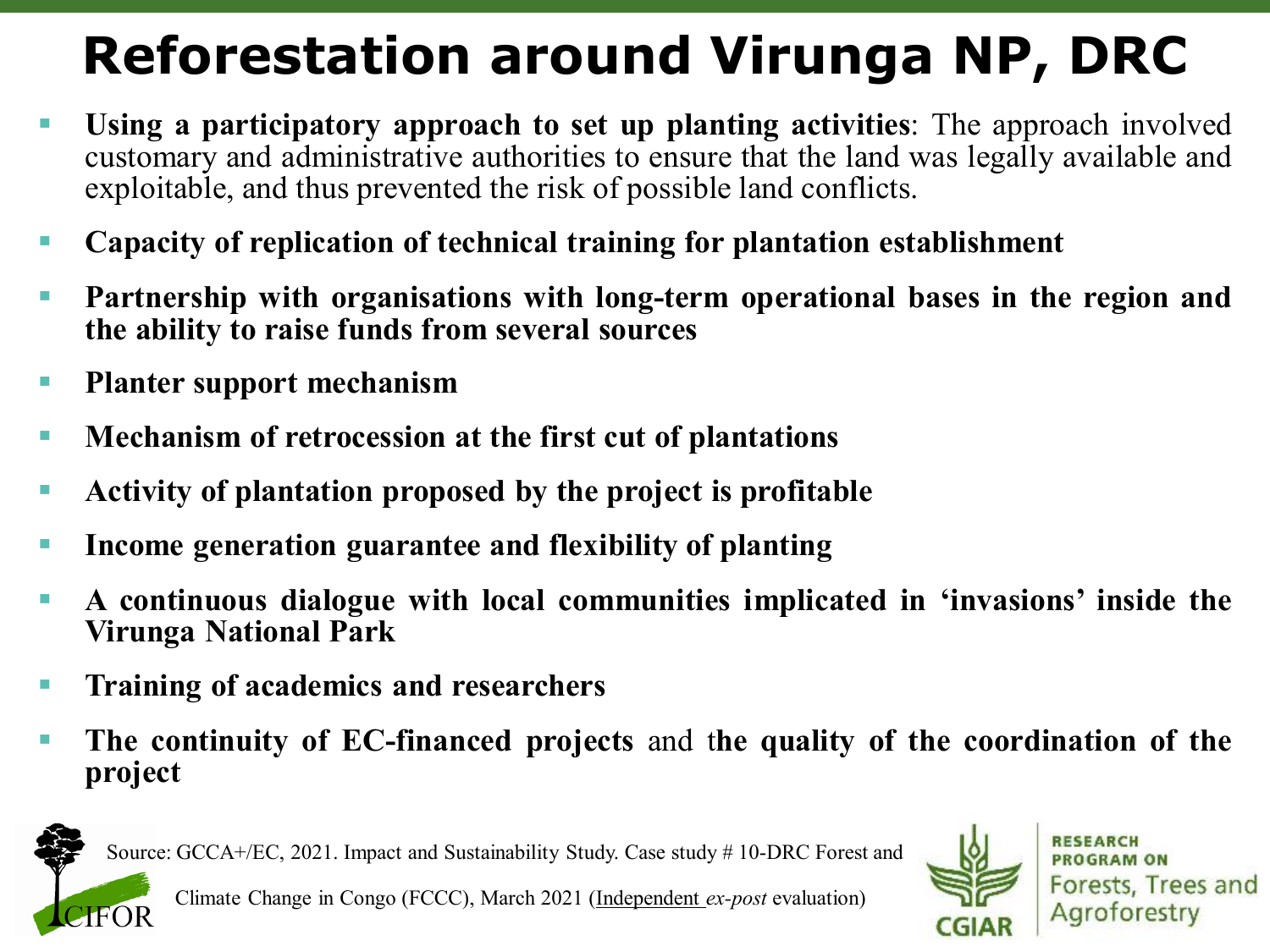# **Future perspectives**

- **Need to conduct rigorous Capacity Needs Assessments of all potential new partners**
- **Strengthening partner capacities in the global South to design and deliver scientific solutions by training future research leaders**
- **Co-development of innovative learning materials and tools**
- **Greater emphasis on strengthening education systems, curricula reforms and capacities of NARS in the global South**
- **Developing a more rigorous CapDev M & E system inc.** *ex post* **tracer impact studies**





Forests, Trees and Agroforestry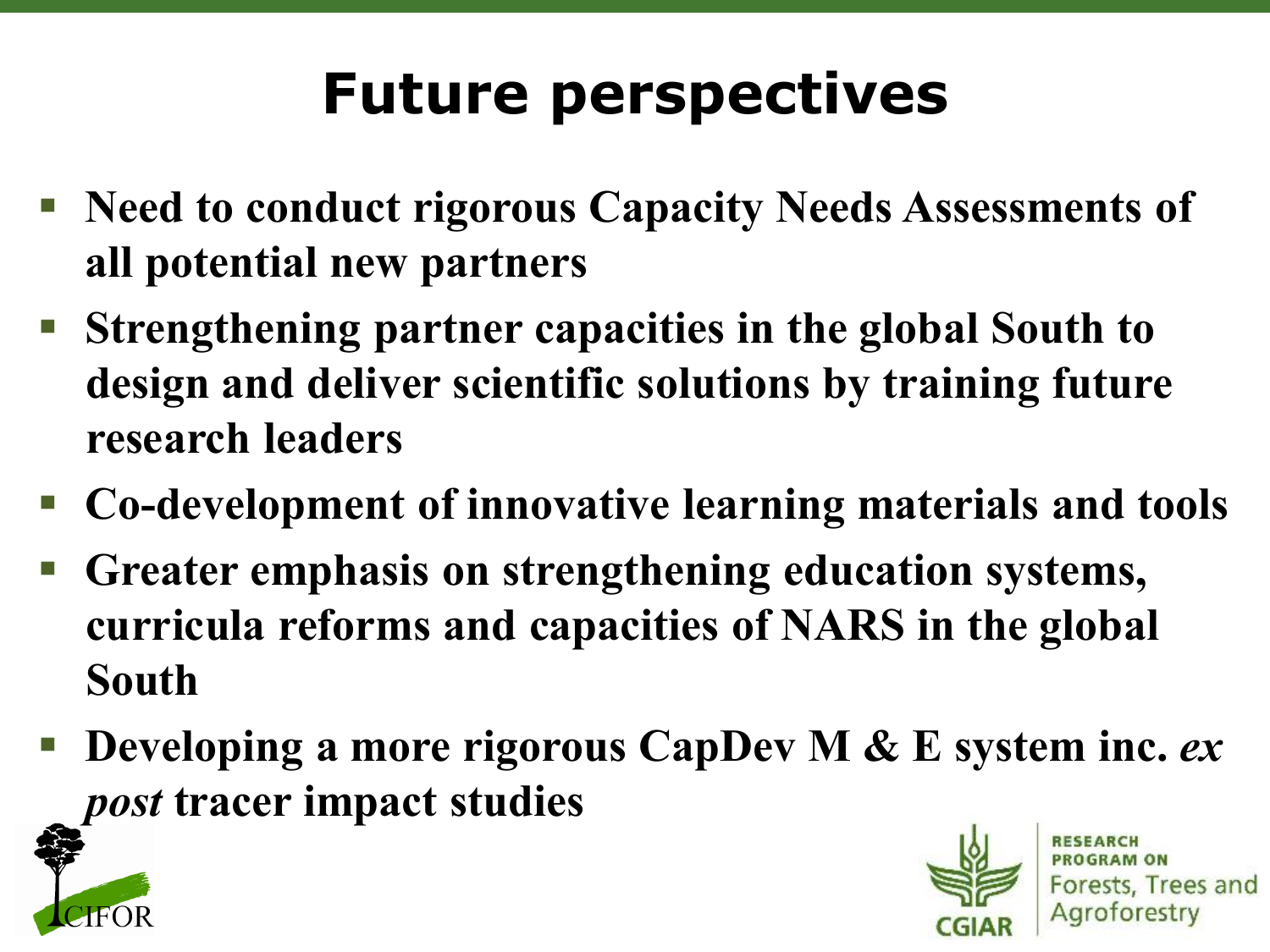## **3 key targets**

- **Strengthening engagement with global and regional Multi-Stakeholder Initiatives and business fora to provide knowledge products and services**
- **Enabling national and sub-national governments in the global South in partnership with INGOs to collaborate in the generation and use of research results and piloting of solutions, and co-developing tools and materials for up-scaling**
- **CapDev of local level NGOs and CBOs to experiment with research-based solutions, learn from experience and refine approaches to test at the larger landscape scale**





Forests, Trees and Agroforestry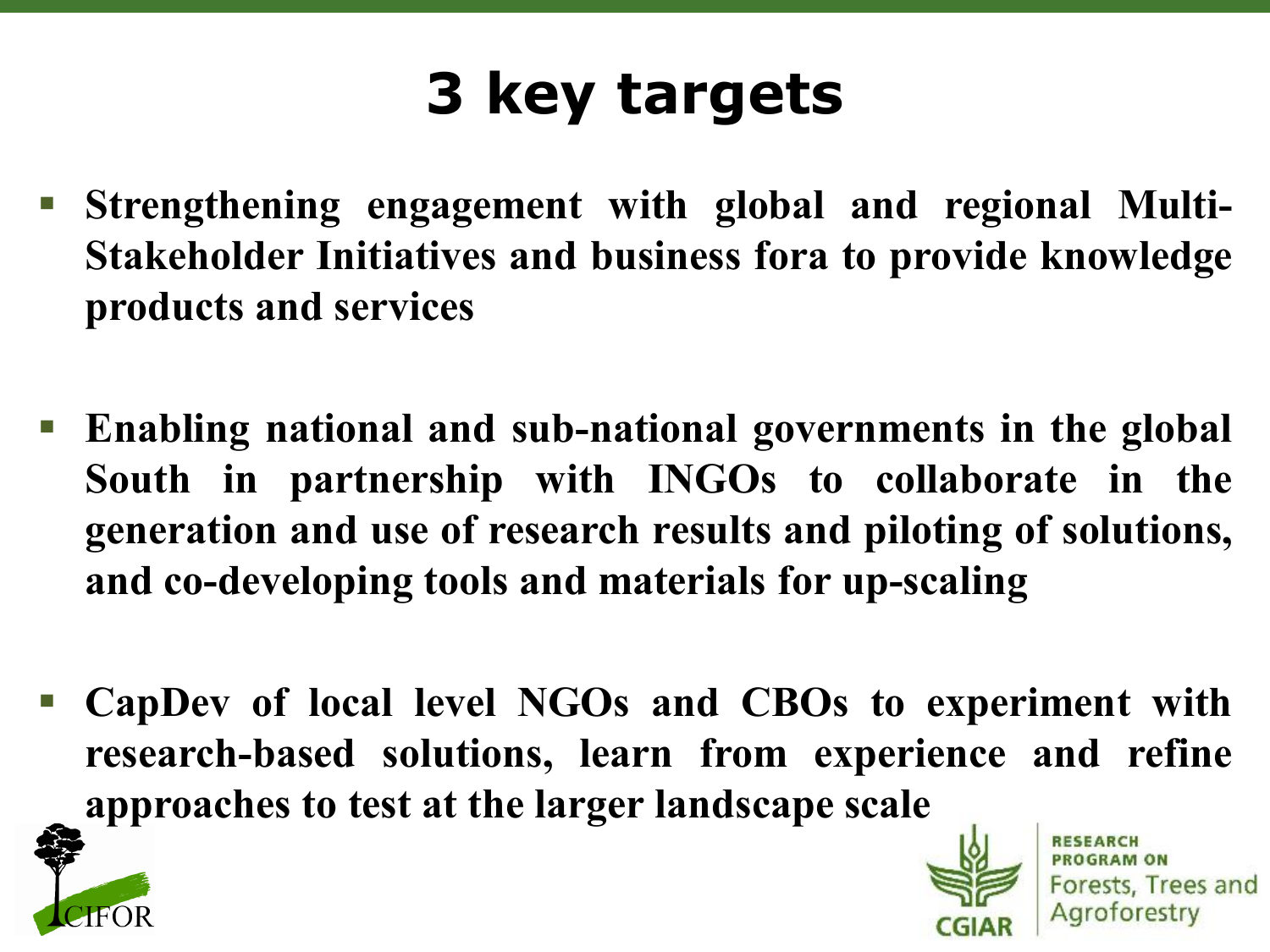### **Select references**

- Callo-Concha, D., Denich, M., Ul Hassan, M.M., Place, F., and Wardell, D.A. 2017. Lessons for research, capacity development and policy in agroforestry for development. *Agroforestry Systems* 91:795. DOI: 10.1007/s10457-017-0085-6
- **CGIAR, 2015. Capacity Development Framework. Prepared by CGIAR Capacity Development Community of Practice for** the second round of CGIAR Research Programs. CGIAR Consortium Office, Montpellier, France.
- CGIAR-IEA. 2017. Evaluation of Capacity Development Activities of CGIAR: Vol I Report. Independent Evaluation Arrangement (IEA) of CGIAR, Rome.
- CGIAR System Organization. 2017. System Management Board commentary on the evaluation of capacity development activities of CGIAR. CGIAR System Organization, Montpellier, France. 6pp.
- CIFOR. 2017. FTA II collated comments to the IEA evaluation of Capacity Development Activities of CGIAR. Unpub. Manus. 4pp.
- **FTA., 2020a. Capacity Needs Assessment of CIFOR, ICRAF and their partners for the implementation of the CGIAR** Research Program on Forestry, Trees and Agroforestry (FTA): Phase II, 2017–2021. Bogor, Indonesia: The CGIAR Research Program on Forests, Trees and Agroforestry (FTA).
- FTA, 2020b. Capacity Development Plan of Action 2020-2021. Bogor, Indonesia: The CGIAR Research Program on Forests, Trees and Agroforestry (FTA).
- Global Climate Change Alliance Plus/EU, 2021. *Impact and Sustainability Study. Democratic Republic of Congo. Forests and Climate Change in the Congo (FCCC)* CRIS Code DCI-ENV/2011/023-162. March 2021: 18-19. This *Impact and Sustainability* Assessment is one of the 22 case studies conducted to feed into the overall EU GCCA/EU GCCA+ Impact and Sustainability Study.